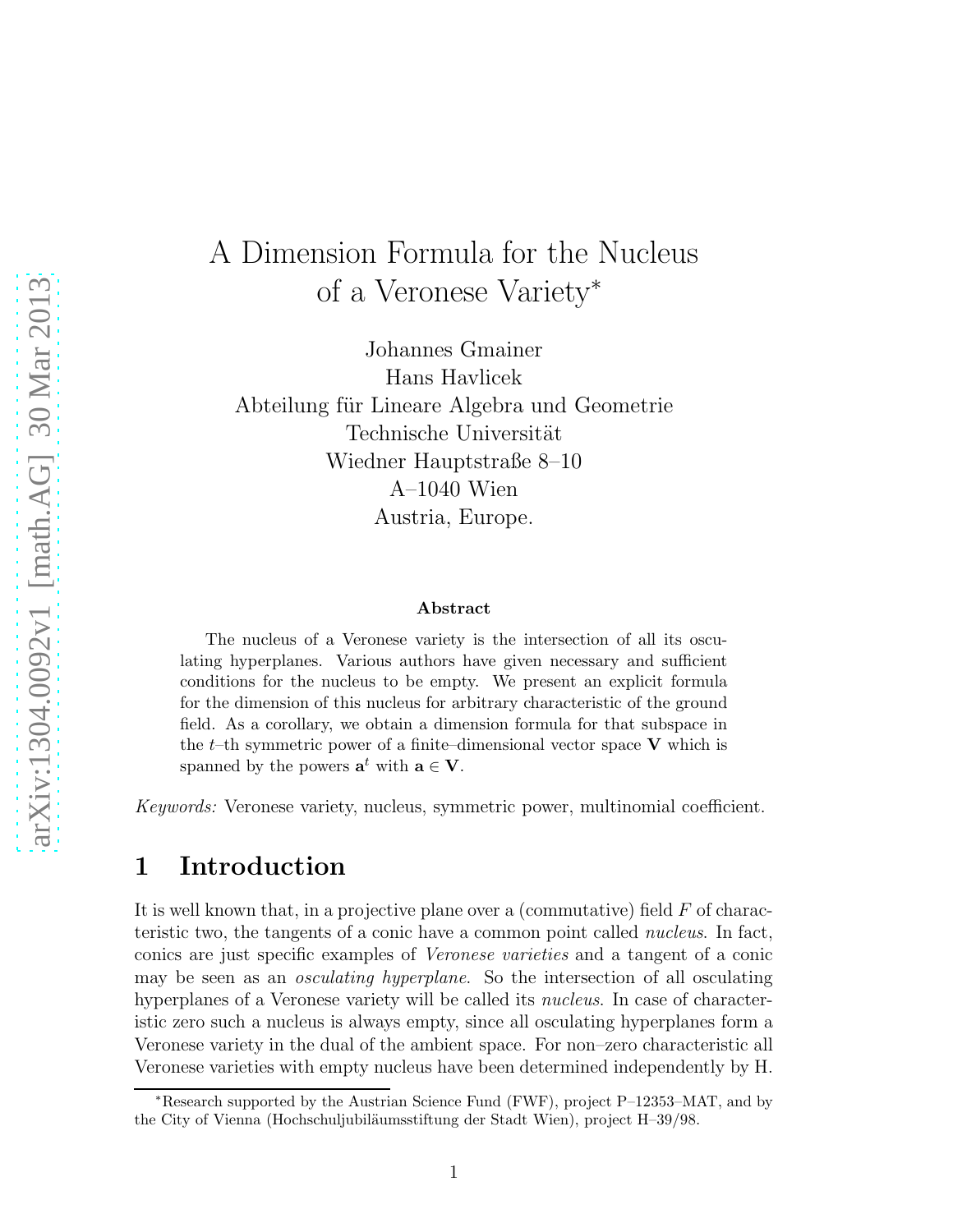Timmermann [11], [12], A. Herzer [6], and H. Karzel [9]. The inaugural thesis [12] contains a formula for the dimension of the nucleus of a normal rational curve, i.e. a Veronese image of a projective line. Another proof of that formula and further references can be found in [4]. See also J.A. Thas [10], J.W.P. Hirschfeld and J.A. Thas [7, 25.1].

In the present paper we improve the above mentioned results by giving an explicit formula for the dimension of the nucleus of a Veronese variety. We have to assume, however, that the ground field has sufficiently many elements, since otherwise a Veronese variety consists of "few" points in some "high dimensional" space.

In the second chapter we present a slightly modified version of Herzer's elegant coordinate–free approach to Veronese varieties and their osculating subspaces. See 2.5 for a motivation of our modification.

The announced dimension formula for nuclei can be found in Chapter 3, Theorem 2. Finally, we apply our results to show that three (seemingly strong) conditions are not sufficient to characterize Veronese mappings to within collineations. Cf. however [5], where quadratic Veronese mappings have been characterized in a purely geometric way.

Throughout this paper symmetric powers of vector spaces and divisibility of multinomial coefficients by primes play an essential role. In the  $t$ -th symmetric power of a finite–dimensional vector space  $V$  there is a distinguished subspace  $A$ which is generated by all powers  $\mathbf{a}^t$  where  $\mathbf{a}$  ranges in  $\mathbf{V}$ . In case of characteristic zero the subspace  $A$  equals the t–th symmetric power of  $V$ .

In Corollary 2 we find a formula for the dimension of A for non–zero characteristic. As before, the ground field has to be sufficiently large. In fact, the codimension of A is, up to an additive constant, the projective dimension of the nucleus of a Veronese variety.

## 2 Veronese Mappings

2.1 Let X be an  $(m+1)$ –dimensional vector space over a field F with  $m \in \mathbb{N}$  $\{0, 1, \ldots\}$ . We denote by  $\mathbf{X}^*$  its dual space and by  $S^n\mathbf{X}^*$  the *n*-th symmetric power of  $\mathbf{X}^*$   $(n \in \mathbb{N})$ , where  $S^0 \mathbf{X}^* = F$ . Cf., among others, [1, Chapter III, §6].

We fix one  $t \in \mathbb{N} \setminus \{0\}$  and assume that  $(S<sup>t</sup>X<sup>*</sup>, Y)$  is a dual pair of F-vector spaces with a (non–degenerate bilinear) pairing  $\langle , \rangle : S^t \mathbf{X}^* \times \mathbf{Y} \to F$ . Via  $\langle , \rangle$ , the space Y turns into the space of symmetric  $t$ –multilinear forms on  $\mathbf{X}^*$ .

Each vector  $\mathbf{x} \in \mathbf{X}$  defines a symmetric t–multilinear form

 $(X^*)^t \to F$ ,  $(a_1^*)$  $_{1}^{*}$ ,  $a_{2}^{*}$  $x_2^*,\ldots,\mathbf{a}_t^*$  $t^*_t) \mapsto \mathbf{a}_1^*$  $a_1^*(\mathbf{x}) \cdot \mathbf{a}_2^*$  $a_2^*(\mathbf{x}) \cdot \ldots \cdot \mathbf{a}_t^*$  $^*_t(\mathbf{x}).$ 

By the universal property of symmetric powers, there exists a unique vector in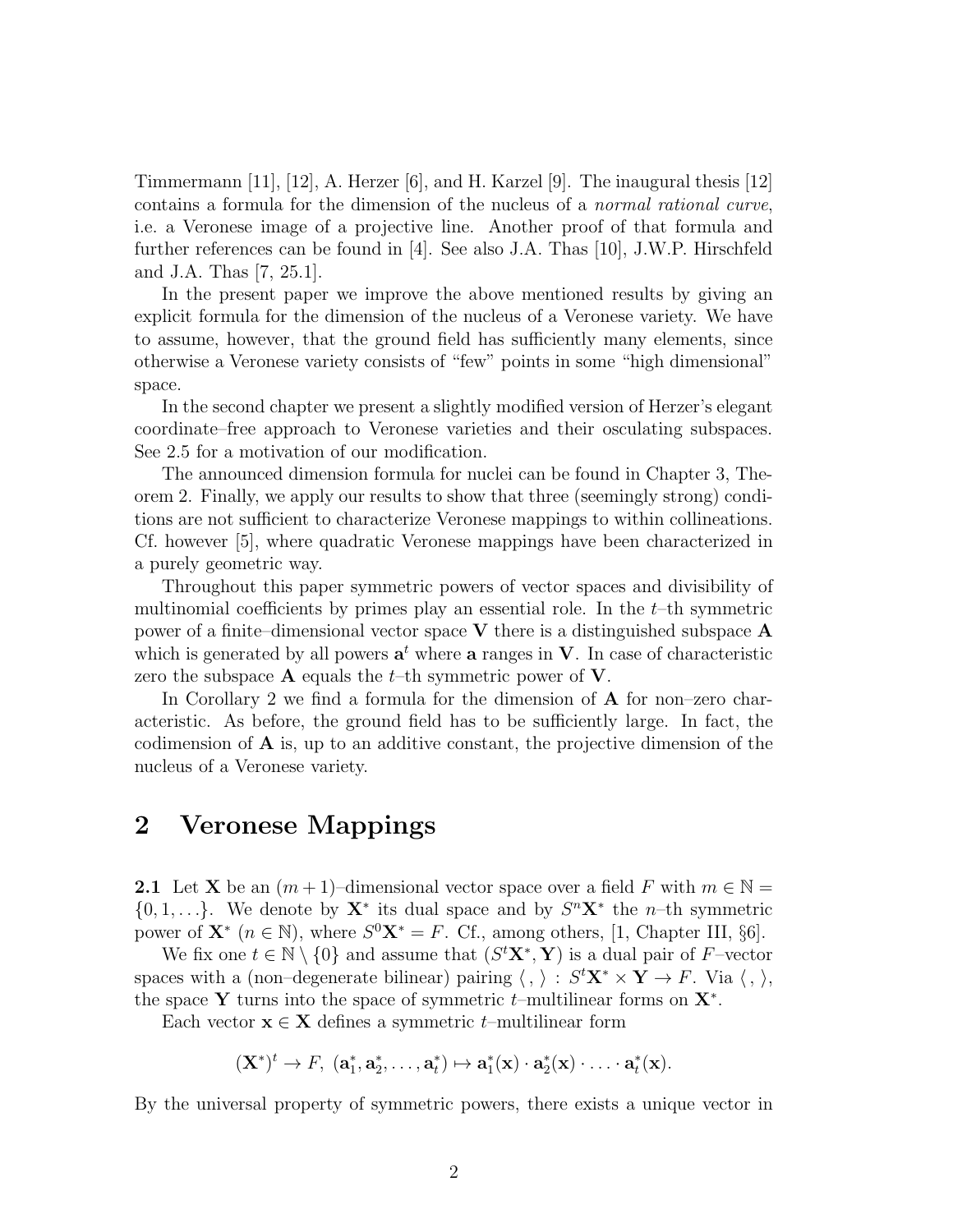**Y**, say  $q(\mathbf{x})$ , with

$$
\langle \mathbf{a}_1^* \cdot \mathbf{a}_2^* \cdot \ldots \cdot \mathbf{a}_t^*, g(\mathbf{x}) \rangle = \mathbf{a}_1^*(\mathbf{x}) \cdot \mathbf{a}_2^*(\mathbf{x}) \cdot \ldots \cdot \mathbf{a}_t^*(\mathbf{x}) \tag{1}
$$

for all  $\mathbf{a}_1^*$  $_{1}^{*}$ ,  $a_{2}^{*}$  $x_2^*, \ldots, \mathbf{a}_t^* \in \mathbf{X}^*$ . So we have a well defined mapping

$$
g: \mathbf{X} \to \mathbf{Y}, \mathbf{x} \mapsto g(\mathbf{x}) \tag{2}
$$

which will be used to define the Veronese mapping in 2.4.

**2.2** Let  $\mathbf{b}_0, \mathbf{b}_1, \ldots, \mathbf{b}_m$  be a basis of **X** and put  $\mathbf{b}_0^*$  $_{0}^{\ast},$   $\mathbf{b}_{1}^{\ast}$  $\mathbf{b}_1^*, \ldots, \mathbf{b}_m^* \in \mathbf{X}^*$  for the dual basis. Then the  $\binom{m+t}{t}$  distinct vectors  $\mathbf{b}_0^{*e_0}$  $b_0^{*e_0} \cdot \mathbf{b}_1^{*e_1}$  $e_1^{*e_1} \cdot \ldots \cdot \mathbf{b}_m^{*e_m}$ , where  $(e_0, e_1, \ldots, e_m)$ runs in the set

$$
E_m^t := \{ (e_0, e_1, \dots, e_m) \in \mathbb{N}^{m+1} \mid e_0 + e_1 + \dots + e_m = t \},\tag{3}
$$

form a basis of  $S<sup>t</sup>X<sup>*</sup>$ . Denote by

$$
\{ \mathbf{c}_{e_0, e_1, \dots, e_m} \mid (e_0, e_1, \dots, e_m) \in E_m^t \} \subset \mathbf{Y}
$$
 (4)

its dual basis with respect to the pairing  $\langle , \rangle$ . Hence

$$
g(\sum_{i=0}^{m} x_i \mathbf{b}_i) = \sum_{E_m^t} x_0^{e_0} x_1^{e_1} \dots x_m^{e_m} \mathbf{c}_{e_0, e_1, \dots, e_m} \quad (x_i \in F).
$$
 (5)

**2.3** Given an element  $\mathbf{r} \in S^t \mathbf{X}^*$  then

$$
\mathbf{r}' : \mathbf{X} \to F, \ \mathbf{x} \mapsto \langle \mathbf{r}, g(\mathbf{x}) \rangle \tag{6}
$$

is a homogeneous polynomial function of degree t and all such functions arise in this way according to (5). Clearly, the functions r' form a subspace, say  $(S<sup>t</sup> X<sup>*</sup>)'$ , of the space of all functions  $X \to F$ . It is necessary to distinguish between  $S<sup>t</sup>X<sup>*</sup>$ and  $(S<sup>t</sup>X<sup>*</sup>)'$  exactly if  $g(X)$  does not generate Y or, equivalently, exactly if there is a non–zero element  $\mathbf{r} \in S^t \mathbf{X}^*$  with  $\mathbf{r}' = 0$ .

**Lemma 1** The vector space Y is spanned by  $g(X)$  if, and only if,  $\#F \geq t$  or  $m = \dim X - 1 = 0.$ 

*Proof.* (a) Assume  $\#F =: q < t$  and  $\dim X > 1$ . Choose two basis forms, say  $\mathbf{b}_0^*$  and  $\mathbf{b}_1^*$  $_1^*$  (cf. 2.2), and define

$$
\mathbf{r} := \mathbf{b}_0^{*q} \mathbf{b}_1^{*t-q} - \mathbf{b}_0^* \mathbf{b}_1^{*t-1} \neq 0.
$$

Put  $\mathbf{x} = \sum_{i=0}^{m} x_i \mathbf{b}_i \in \mathbf{X}$  with  $x_i \in F$ . From  $x^q - x = 0$  for all  $x \in F$  we obtain

$$
\mathbf{r}'(\mathbf{x}) = x_0^q x_1^{t-q} - x_0 x_1^{t-1} = x_1^{t-q} (x_0^q - x_0 x_1^{q-1}) = 0 \text{ for all } \mathbf{x} \in \mathbf{X}.
$$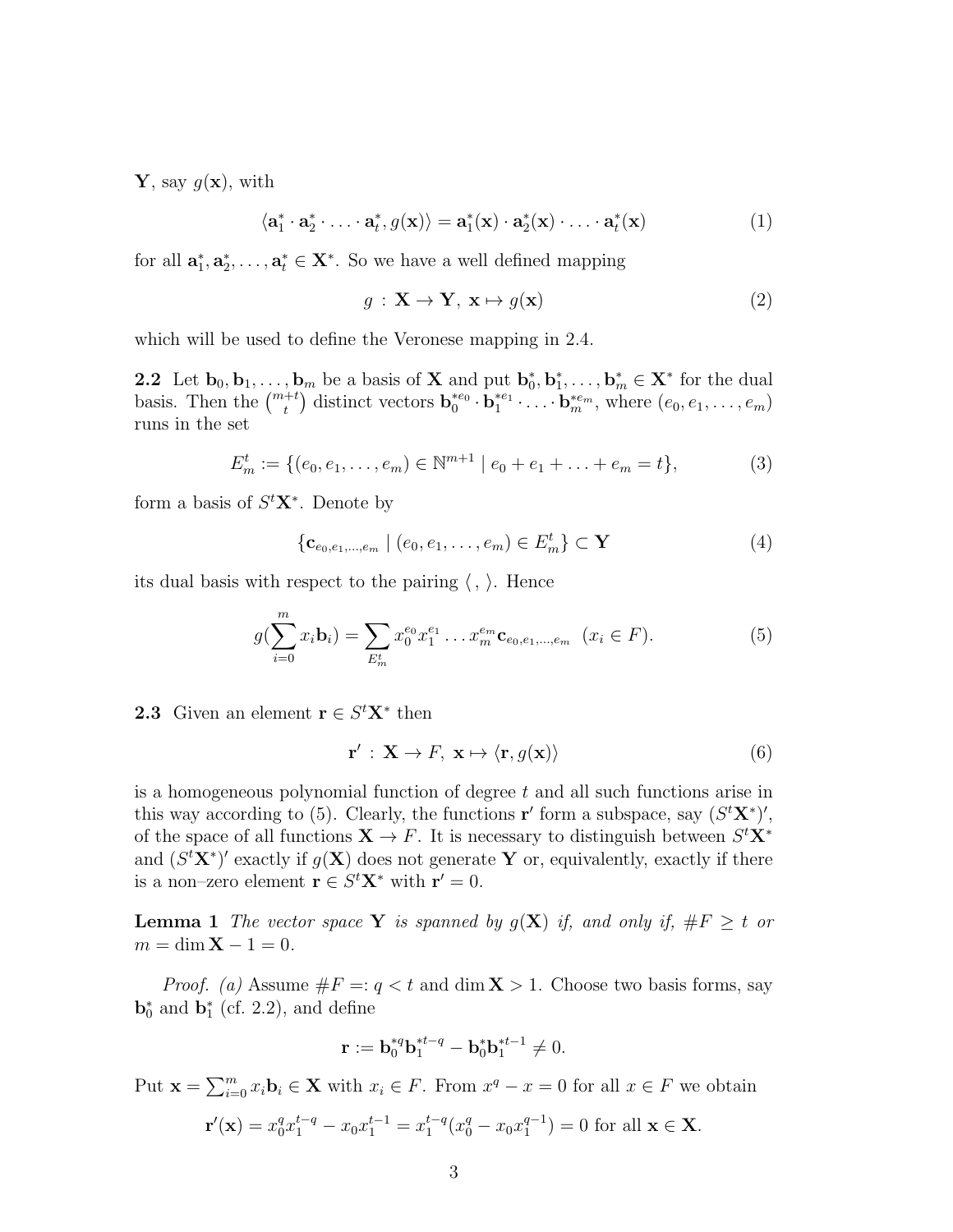(b) If  $m = 0$ , then dim  $X = \dim S^t X^* = \dim Y = 1$ . Hence Y is spanned by any  $g(\mathbf{x})$  with  $\mathbf{x} \in \mathbf{X} \setminus \{0\}$ .

(c) Let  $\#F \geq t$ . If  $\mathbf{r} \in S^t \mathbf{X}^*$  satisfies  $\mathbf{r}' = 0$ , then  $\mathbf{r} = 0$  by [6, (1.2)]. From the remarks above, Y is spanned by  $q(X)$ .

2.4 Next we are going to interpret (2) in geometric terms. The Veronese mapping

$$
\gamma : \mathcal{P}(\mathbf{X}) \to \mathcal{P}(\mathbf{Y}), \ F\mathbf{x} \mapsto F(g(\mathbf{x})) \tag{7}
$$

assigns to each point of the projective space on  $X$  a point of the projective space on Y, since (1) forces that  $g(x) \neq 0$  whenever  $x \neq 0$  and  $g(wx) = w^t g(x)$  for all  $w \in F$  and all  $\mathbf{x} \in \mathbf{X}$ . The image set  $\gamma(\mathcal{P}(\mathbf{X})) = \mathcal{V}_m^t$  is a *Veronese variety*. According to (5) this approach coincides with the classical one [3].

2.5 Herzer's coordinate–free definition of a Veronese variety [6, (2.1)] uses a dual pair  $((S<sup>t</sup>X<sup>*</sup>)', Z)$  of F-vector spaces. In our approach this Z may be chosen as the subspace of Y spanned by  $q(X)$ . So, in contrast to [6, p. 144], a Veronese variety does not necessarily span  $\mathcal{P}(Y)$ . The entire space  $\mathcal{P}(Y)$  is spanned, however, by the union of all (or sufficiently many) osculating subspaces (cf. 2.7).

For example, let  $m = 1$ ,  $t = 3$ , and  $\#F = 2$ . Then  $\mathcal{V}_1^3$  is a twisted cubic consisting of three non–collinear points. So, following [6], such a twisted cubic should be considered as a triangle in a plane  $\mathcal{T}$ , say. However, none of the tangents and none of the osculating planes (according to our definition) is contained in that plane  $\mathcal{T}$ .

2.6 The definition of a Veronese variety in the papers of Karzel [9] and Timmermann [11], [12] follows Burau [3]. It is based upon *Segre varieties* or, in algebraic language, the tensor product  $\mathbb{Q}^t X$ . We sketch the connection with our definition.

For each  $\sigma$  in the symmetric group  $S_t$  there is a unique linear automorphism  $f_{\sigma}$  of  $\bigotimes^{t} \mathbf{X}$  such that  $\mathbf{x}_{1} \otimes \mathbf{x}_{2} \otimes \cdots \otimes \mathbf{x}_{t} \mapsto \mathbf{x}_{\sigma(1)} \otimes \mathbf{x}_{\sigma(2)} \otimes \cdots \otimes \mathbf{x}_{\sigma(t)}$  for all  $\mathbf{x}_{i} \in \mathbf{X}$ . There are two distinguished subspaces in  $\mathbb{Q}^t \mathbf{X}$ :

$$
\mathbf{Y} := \{ \mathbf{k} \in \bigotimes^t \mathbf{X} \mid f_{\sigma}(\mathbf{k}) = \mathbf{k} \text{ for all } \sigma \in S_t \}
$$
 (8)

is the space of symmetric tensors and

$$
\mathbf{M} := \text{span}\left\{ \mathbf{k} - f_{\sigma}(\mathbf{k}) \mid \mathbf{k} \in \bigotimes^{t} \mathbf{X}, \ \sigma \in S_{t} \right\}
$$
(9)

is the kernel of the canonical mapping  $\bigotimes^t X \to \bigotimes^t X/M = S^t X$ .

The tensor products  $\mathbb{Q}^t \mathbf{X}^*$  and  $\mathbb{Q}^t \mathbf{X}$  form a dual pair of vector spaces with the pairing  $\langle , \rangle_{\otimes}$  given as complete contraction of  $(\otimes^t X^*) \otimes (\otimes^t X)$ . By virtue of this pairing, the elements of  $\mathbb{Q}^t \mathbf{X}$  are the t–multilinear forms on  $\mathbf{X}^*$  and  $\mathbf{Y}$ is the subspace of symmetric  $t$ –multilinear forms. Orthogonality with respect to  $\langle , \rangle_{\otimes}$  will be denoted by  $\perp_{\otimes}$ .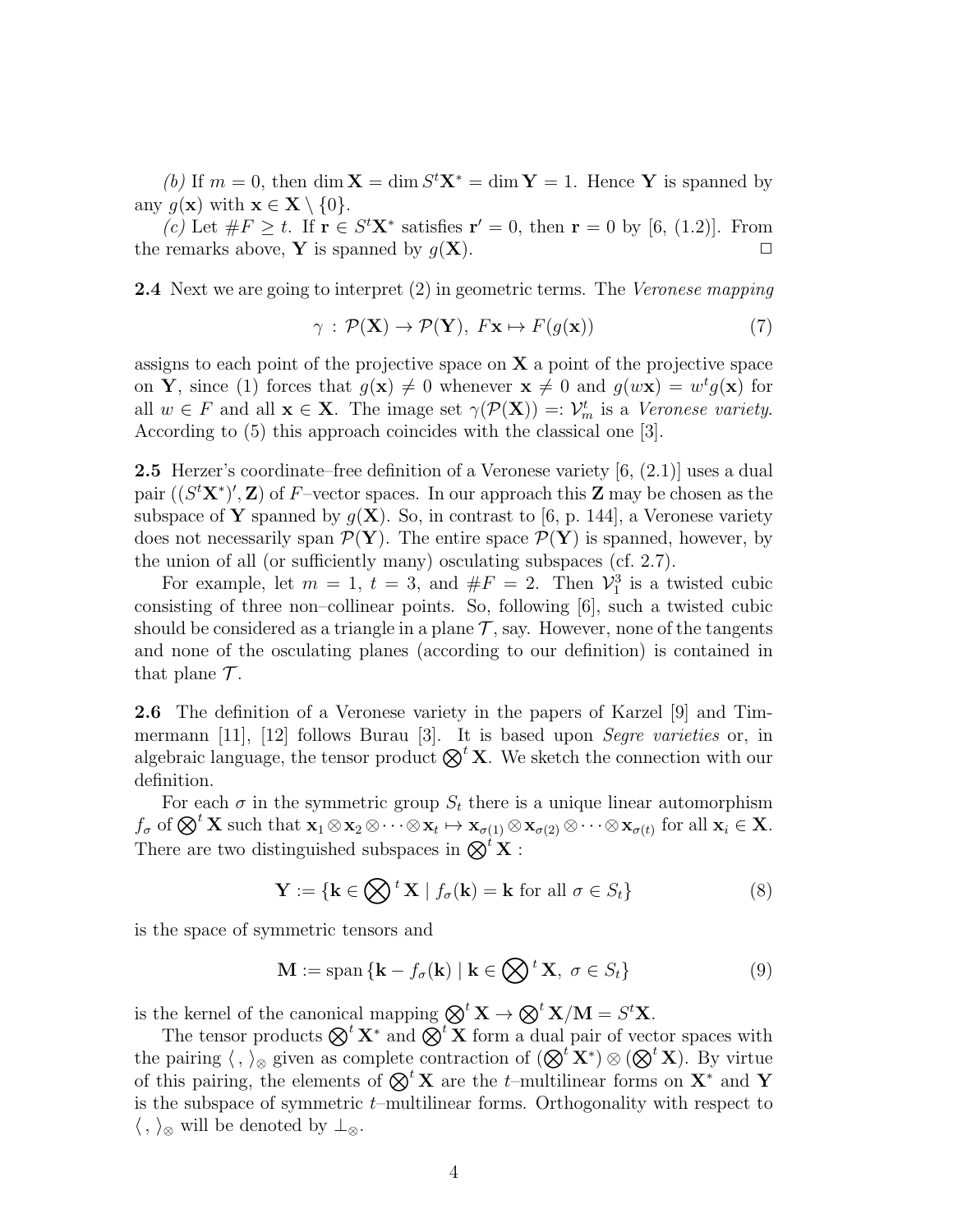As  $\mathbf{Y}^{\perp_{\otimes}}$  is kernel of the canonical mapping  $\bigotimes^{t} \mathbf{X}^{*} \to S^{t} \mathbf{X}^{*}$ , the vector spaces  $S<sup>t</sup>X<sup>*</sup> = \bigotimes^{t} X^*/Y^{\perp_{\otimes}}$  and Y form a dual pair with the pairing  $\langle , \rangle$ , say, induced by  $\langle , \rangle_{\otimes}$ . This is in accordance with our approach in 2.1. In the present context the mapping (2) takes the form

$$
g(\mathbf{x}) = \underbrace{\mathbf{x} \otimes \mathbf{x} \otimes \cdots \otimes \mathbf{x}}_{t} \text{ for all } \mathbf{x} \in \mathbf{X}.
$$
 (10)

Also, the basis (4) may be understood in terms of  $\bigotimes^{t} \mathbf{X}$ : If  $(e_0, e_1, \ldots, e_m) \in E_m^t$ , then let  $\mathbf{b}_{e_0,e_1,...,e_m} := \mathbf{b}_{i_1} \otimes \mathbf{b}_{i_2} \otimes ... \otimes \mathbf{b}_{i_t}$  with  $0 \leq i_1 \leq ... \leq i_t \leq m$  and each basis vector  $\mathbf{b}_i$  appearing exactly  $e_i$  times. As  $\sigma$  runs in  $S_t$  we obtain exactly

$$
\binom{t}{e_0, e_1, \dots, e_m} = \frac{t!}{e_0! e_1! \dots e_m!}
$$

distinct vectors  $f_{\sigma}(\mathbf{b}_{e_0,e_1,...,e_m})$  and their sum is easily seen to be  $\mathbf{c}_{e_0,e_1,...,e_m}$ . The canonical mapping  $\bigotimes^t \mathbf{X} \to S^t \mathbf{X}$  maps  $\mathbf{c}_{e_0,e_1,...,e_m} \in \mathbf{Y}$  to

$$
\mathbf{c}_{e_0,e_1,...,e_m} + \mathbf{M} = \binom{t}{e_0,e_1,\ldots,e_m} \mathbf{b}_0^{e_0} \cdot \mathbf{b}_1^{e_1} \cdot \ldots \cdot \mathbf{b}_m^{e_m}.
$$
 (11)

2.7 Returning to the settings of 2.1, let  $\mathbf{U} \subset \mathbf{X}$  be an  $(r + 1)$ –dimensional subspace  $(0 \le r \le m)$ . First we show that the restriction of  $\gamma$  to the projective subspace  $\mathcal{P}(\mathbf{U})$  is a Veronese mapping.

We write  $U^*$  for the dual space of U and  $U^{\circ}$  for the annihilator (orthogonal subspace) of  $U$  in  $X^*$ . It is easily seen that there are canonical isomorphisms

$$
\begin{array}{rcl}\n\mathbf{U}^* & \cong & \mathbf{X}^*/\mathbf{U}^\circ, \\
\mathbf{S}^t \mathbf{U}^* & \cong & \mathbf{S}^t(\mathbf{X}^*/\mathbf{U}^\circ) \cong \mathbf{S}^t \mathbf{X}^*/(\mathbf{U}^\circ \cdot \mathbf{S}^{t-1} \mathbf{X}^*),\n\end{array}
$$

where  $\mathbf{U}^{\circ} \cdot S^{t-1} \mathbf{X}^*$  is a shorthand for the subspace of  $S^t \mathbf{X}^*$  spanned by all products of the form

$$
\mathbf{a}_1^* \cdot \mathbf{a}_2^* \cdot \ldots \cdot \mathbf{a}_t^* \text{ with } \mathbf{a}_1^* \in \mathbf{U}^\circ, \ \mathbf{a}_2^*, \ldots, \mathbf{a}_t^* \in \mathbf{X}^*.
$$

So  $S<sup>t</sup>U<sup>*</sup>$  and the subspace  $(U<sup>°</sup> \cdot S<sup>t-1</sup>X<sup>*</sup>)<sup>\perp</sup>$  of Y form a dual pair of vector spaces with the pairing induced by  $\langle , \rangle$ . Hence

$$
g_{\mathbf{U}}\,:\,\mathbf{U}\rightarrow(\mathbf{U}^{\circ}\cdot S^{t-1}\mathbf{X}^*)^{\perp},\,\,\mathbf{u}\mapsto g(\mathbf{u})
$$

yields a Veronese mapping of  $\mathcal{P}(\mathbf{U})$  and  $\gamma(\mathcal{P}(\mathbf{U}))$  is a Veronese variety  $\mathcal{V}_r^t$  contained in  $\mathcal{V}_m^t$ .

Following Herzer  $[6, (4.1)]$ , we associate with **U** the subspaces

$$
(S^{k+1}U^{\circ} \cdot S^{t-k-1}X^*)^{\perp} \text{ with } k \in \{-1, 0, \dots, t-1\}. \tag{12}
$$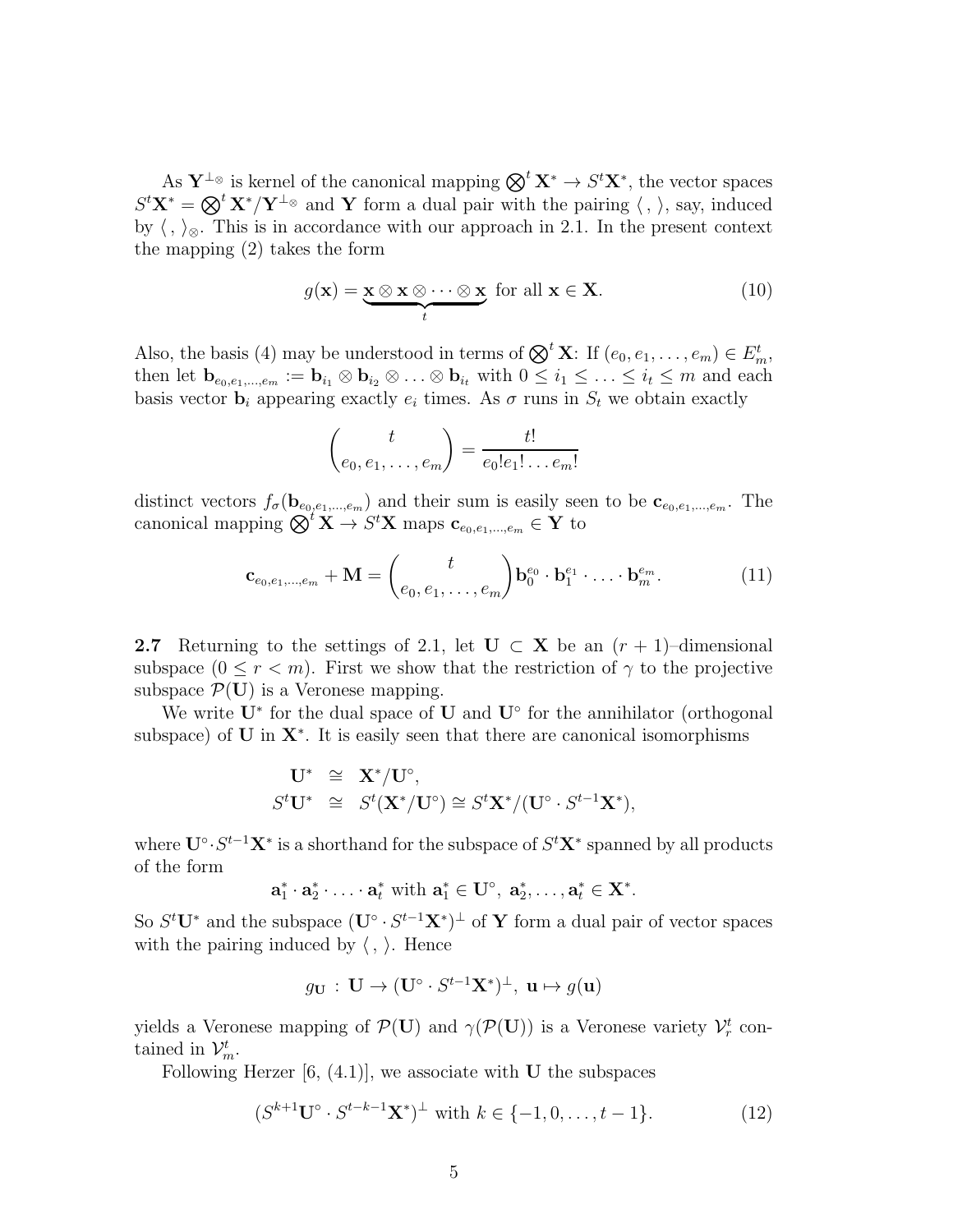In projective terms they yield the *k*-osculating subspaces of  $\mathcal{V}_m^t$  along the subvariety  $\mathcal{V}_r^t$  arising from  $\mathcal{P}(\mathbf{U})$ . See [3] or [7] for geometrical interpretations of those subspaces.

We are interested in the special case that  $\mathbf{U} = \ker \mathbf{a}^* \ (\mathbf{a}^* \in \mathbf{X}^*)$  is a hyperplane of **X** and that  $k = t - 1$  is maximal. This gives

$$
(St \mathbf{U}^{\circ} \cdot S0 \mathbf{X}^*)^{\perp} = (F \mathbf{a}^{*t})^{\perp}, \tag{13}
$$

i.e., a hyperplane of  $Y$ . The corresponding projective hyperplane is the *osculating* (or *contact*) hyperplane of  $\mathcal{V}_m^t$  along the subvariety  $\mathcal{V}_{m-1}^t = \gamma(\mathcal{P}(\mathbf{U}))$ . Such an osculating hyperplane meets the Veronese variety  $\mathcal{V}_m^t$  exactly in a subvariety  $\mathcal{V}^{t}_{m-1}$ . Thus, finally, we have established the *dual Veronese mapping* 

$$
\gamma^* : \mathcal{P}(\mathbf{X}^*) \to \mathcal{P}(S^t \mathbf{X}^*), \ F\mathbf{a}^* \mapsto F\mathbf{a}^{*t}.\tag{14}
$$

With the notations of 2.2 we obtain

$$
\left(\sum_{i=0}^{m} a_{i} \mathbf{b}_{i}^{*}\right)^{t} = \sum_{E_{m}^{t}} \binom{t}{e_{0}, e_{1}, \dots, e_{m}} a_{0}^{e_{0}} a_{1}^{e_{1}} \dots a_{m}^{e_{m}} \mathbf{b}_{0}^{*e_{0}} \cdot \mathbf{b}_{1}^{*e_{1}} \dots \cdot \mathbf{b}_{m}^{*e_{m}} \quad (a_{i} \in F). \tag{15}
$$

See also [3, pp. 160–163].

**2.8** It is an essential property of the Veronese mapping  $\gamma$  that for each collineation  $\kappa$  of  $\mathcal{P}(\mathbf{X})$  there is a collineation  $\tilde{\kappa}$  of  $\mathcal{P}(\mathbf{Y})$  with  $\tilde{\kappa} \circ \gamma = \gamma \circ \kappa$ . In our approach this is easily derived from the universal property of  $S<sup>t</sup>X<sup>*</sup>$ : Let  $f : X \to X$  be a semilinear bijection inducing  $\kappa$  with accompanying automorphism  $\iota \in \text{Aut } K$ . Put  $f^{\top}$ :  $X^* \to X^*$  for its transpose mapping. For each  $y \in Y$  there is a unique vector in **Y**, say  $\tilde{f}(\mathbf{y})$ , with

$$
\langle \mathbf{a}_1^* \cdot \mathbf{a}_2^* \cdot \ldots \cdot \mathbf{a}_t^*, \tilde{f}(\mathbf{y}) \rangle = \iota(\langle f^{\top}(\mathbf{a}_1^*) \cdot f^{\top}(\mathbf{a}_2^*) \cdot \ldots \cdot f^{\top}(\mathbf{a}_t^*), \mathbf{y} \rangle)
$$

for all  $\mathbf{a}_1^*$  $_{1}^{*},\mathbf{a}_{2}^{*}$  $\mathbf{z}_2^*, \ldots, \mathbf{a}_t^* \in \mathbf{X}^*$ . Then  $\tilde{f}: \mathbf{Y} \to \mathbf{Y}$  is a *t*-semilinear bijection inducing  $\tilde{\kappa}$ . It is straightforward to show that  $\tilde{\kappa}$  preserves the Veronese variety  $\gamma(\mathcal{P}(\mathbf{X}))$ and its osculating subspaces.

Observe that we did not assert the uniqueness of  $\tilde{\kappa}$ . Also, there may be collineations of  $\mathcal{P}(\mathbf{Y})$  fixing  $\mathcal{V}_m^t$  as a set of points without preserving its osculating subspaces. Clearly, such collineations cannot arise from collineations of  $\mathcal{P}(\mathbf{X})$ . The existence of such "exceptional collineations" is immediate whenever  $\mathcal{V}_m^t$  does not span  $\mathcal{P}(\mathbf{Y})$ . Another example is given in 3.6.

#### 3 Nuclei

**3.1** In this section we investigate a fixed Veronese variety  $\mathcal{V}_m^t$ . In order to avoid trivialities we assume  $m \geq 1$  and  $t \geq 2$ .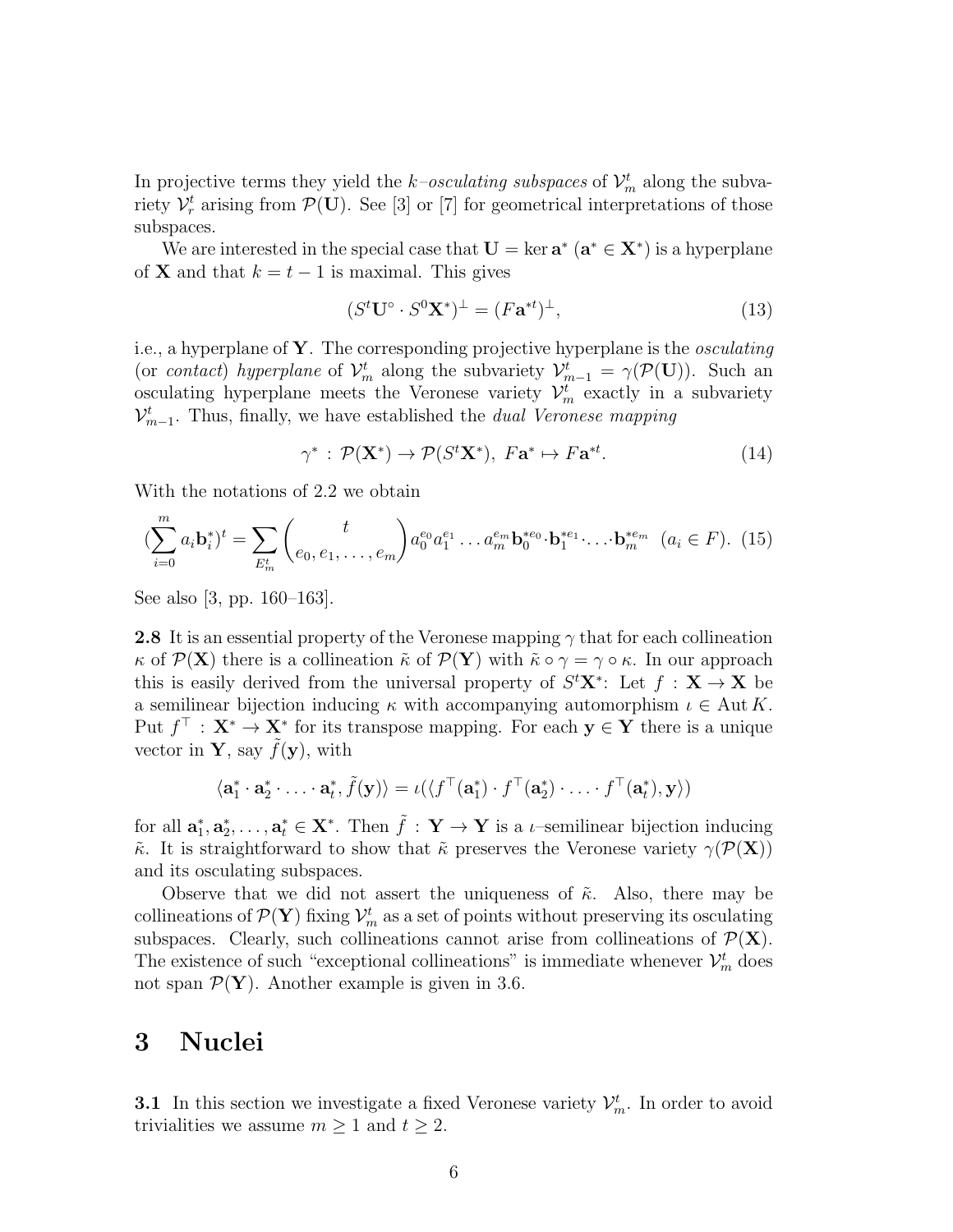**Definition 1** The *nucleus* of a Veronese variety is defined as the intersection of all its osculating hyperplanes.

As we aim at a formula for the dimension of the nucleus of a  $\mathcal{V}_m^t$  we shall use coordinates. However, all results do not depend on the specific choice of a basis  $\mathbf{b}_0, \mathbf{b}_1, \ldots, \mathbf{b}_m$  of **X**.

**Theorem 1** The nucleus  $N$  of a Veronese variety  $\mathcal{V}_m^t$  contains exactly those base points  $F_{\mathbf{c}_{e_0,e_1,...,e_m}}$  of  $\mathcal{P}(\mathbf{Y})$  satisfying

$$
\begin{pmatrix} t \\ e_0, e_1, \dots, e_m \end{pmatrix} \equiv 0 \pmod{\text{char } F}.
$$
 (16)

If  $\#F \geq t$ , then the nucleus is spanned by those base points.

*Proof.* (a) A fixed base point  $F_{\mathbf{c}_{e_0,e_1,\dots,e_m}}$  belongs to N exactly if

$$
\binom{t}{e_0, e_1, \dots, e_m} a_0^{e_0} a_1^{e_1} \dots a_m^{e_m} = 0 \text{ for all } a_0, a_1, \dots a_m \in F
$$

by (15). This in turn is equivalent to (16).

(b) Each vector  $y \in Y$  defines a function

$$
\mathbf{y}'' \,:\, \mathbf{X}^* \to F, \; \mathbf{a}^* \mapsto \langle \mathbf{a}^{*t}, \mathbf{y} \rangle.
$$

Letting  $y = \sum_{E_m^t} y_{e_0, e_1, ..., e_m} c_{e_0, e_1, ..., e_m}$  and  $\mathbf{a}^* = \sum_{i=0}^m a_i \mathbf{b}_i^*$ i gives

$$
\mathbf{y}''(\mathbf{a}^*) = \sum_{E_m^t} y_{e_0, e_1, \dots, e_m} {t \choose e_0, e_1, \dots, e_m} a_0^{e_0} a_1^{e_1} \dots a_m^{e_m}.
$$

So  $y''$  is a homogeneous polynomial function of degree  $t$ .

Now let Fy be a point in the nucleus, whence  $y'' = 0$ . By  $\#F \ge t$  and [6,  $(1.2)$ ] we obtain

$$
y_{e_0,e_1,...,e_m}
$$
 $\binom{t}{e_0,e_1,...,e_m} = 0$  for all  $(e_0,e_1,...,e_m) \in E_m^t$ .

Therefore  $\int_{\epsilon_0} t$  $(e_{0},e_{1},...,e_{m}) \not\equiv 0 \pmod{\text{char } F}$  implies  $y_{e_{0},e_{1},...,e_{m}} = 0$ , as required.  $\Box$ 

3.2 When comparing (5) with (15) it is tempting to define a linear mapping

$$
h: \mathbf{Y} \to S^t \mathbf{X}^* \text{ by } \mathbf{c}_{e_0, e_1, \dots, e_m} \mapsto {t \choose e_0, e_1, \dots, e_m} \mathbf{b}_0^{*e_0} \cdot \mathbf{b}_1^{*e_1} \cdot \dots \cdot \mathbf{b}_m^{*e_m}.
$$
 (17)

Clearly, such an h depends on the basis  $\mathbf{b}_0, \mathbf{b}_1, \ldots, \mathbf{b}_m$  of **X**, but the induced (possibly singular) duality will take the point set of  $\mathcal{V}_m^t$  onto the set of osculating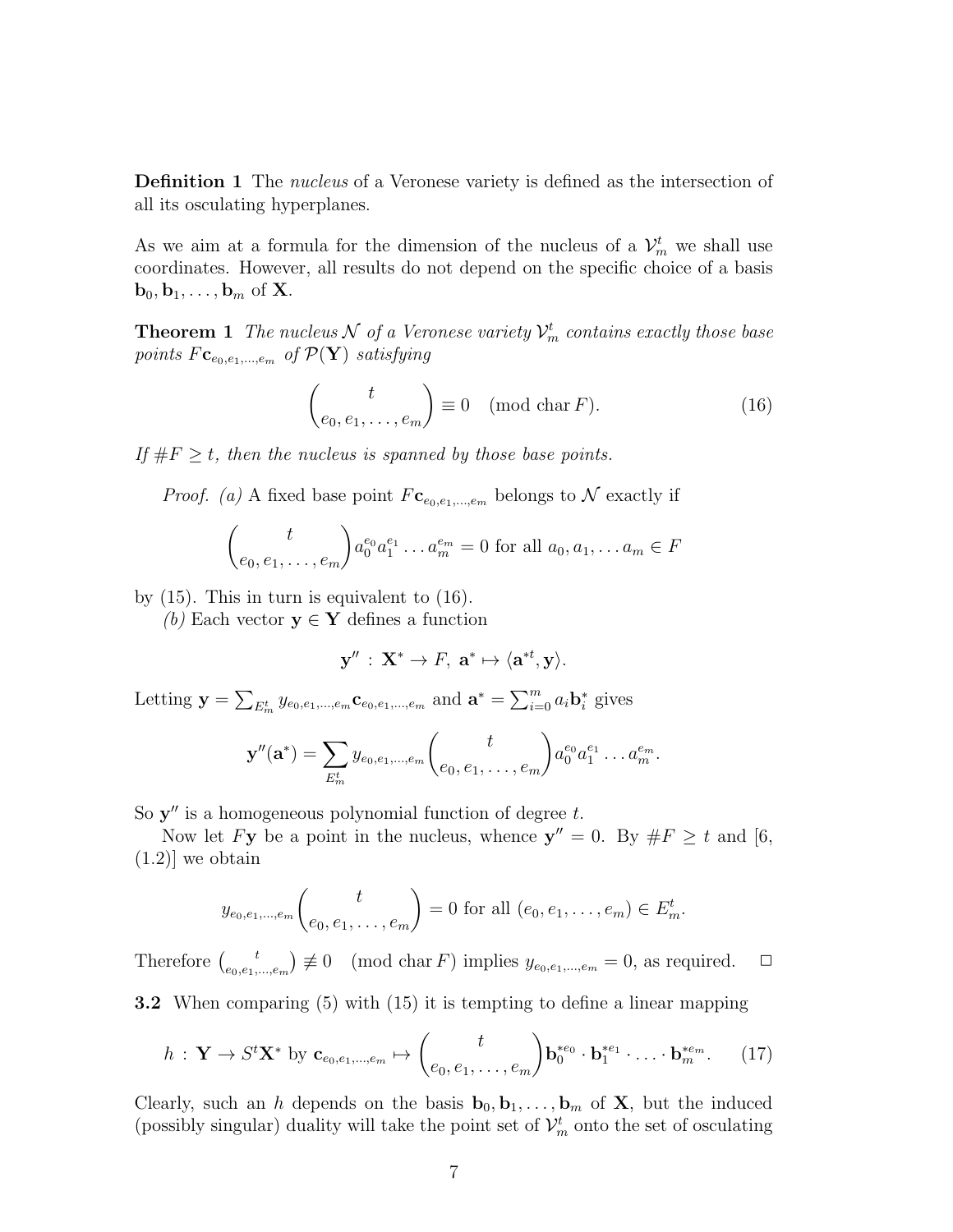hyperplanes. However, the kernel of h has an invariant meaning. Regard  $\mathbf{Y}$  as subspace of  $\mathcal{D}^t \mathbf{X}$  (cf. 2.6). From (11), ker h is spanned by all vectors  $\mathbf{c}_{e_0,e_1,...,e_m}$ satisfying (16). Thus ker  $h = Y \cap M$ . This is a description "from outside Y". For  $\#F \geq t$  we may also describe that kernel "from within Y" as subspace orthogonal to all  $\mathbf{a}^{*t} \in S^t \mathbf{X}^*$  or, in projective terms, as nucleus of  $\mathcal{V}_m^t$ .

**3.3** If char  $F = 0$ , then the nucleus of  $\mathcal{V}_m^t$  is empty by Theorem 1. In the subsequent part of this paper we assume the characteristic of  $F$  to be a prime  $p$ .

The representation of a non–negative integer  $n \in \mathbb{N}$  in base p has the form  $n = \sum_{\lambda \in \mathbb{N}} n_{\lambda} p^{\lambda}$  with only finitely many digits  $n_{\lambda} \in \{0, 1, \dots, p-1\}$  different from 0. Such representations play a crucial role in the following discussion.

Theorem 2 Let

$$
\sum_{\lambda \in \mathbb{N}} t_{\lambda} p^{\lambda} \tag{18}
$$

be the representation of t in base  $p = \text{char } F > 0$ . If  $\#F \geq t$ , then the nucleus of a Veronese variety  $\mathcal{V}_m^t$  has (projective) dimension

$$
\binom{m+t}{t} - \prod_{\lambda \in \mathbb{N}} \binom{m+t_{\lambda}}{t_{\lambda}} - 1. \tag{19}
$$

*Proof.* There are  $\binom{m+t}{t}$  base points  $F_{\mathbf{c}_{e_0,e_1,\dots,e_m}}$  of  $\mathcal{P}(\mathbf{Y})$ . The number of  $(m+1)$ tuples  $(e_0, e_1, \ldots, e_m) \in E_m^t$  such that the multinomial coefficient  $\begin{pmatrix} i \\ e_0, e_1, \ldots, e_m \end{pmatrix}$  $\begin{bmatrix} t \\ e_0, e_1, \ldots, e_m \end{bmatrix}$  is not divisible by the prime  $p$  equals

$$
\prod_{\lambda \in \mathbb{N}} \binom{m + t_{\lambda}}{t_{\lambda}} = \prod_{\lambda \in \mathbb{N}} \binom{m + t_{\lambda}}{m};\tag{20}
$$

see [8, Theorem 3.1] or [13, Theorem 2]. This completes the proof.  $\Box$ 

Now the following is immediate.

**Corollary 1** Let **V** be an  $(m + 1)$ –dimensional vector space over a field F with characteristic  $p > 0$  and let (18) be the representation of  $t \in \mathbb{N}$  in base p. If  $#F > t$ , then (20) is equal to the dimension of the subspace of the t-th symmetric power of **V** which is spanned by  $\{a^t | a \in V\}$ .

Theorem 2 has been established by H. Timmermann [12, 4.15] for normal rational curves  $\mathcal{V}_1^t$ . See also [4].

From (5), (15), and Lemma 1 the symmetric powers  $\mathbf{a}^{*t}$  with  $\mathbf{a}^* \in \mathbf{X}^*$  cannot generate  $S<sup>t</sup>X<sup>*</sup>$  when  $#F < t$ . So here the nucleus of a Veronese variety  $\mathcal{V}_m^t$  is non–empty. By Theorem 1, (19) gives a lower bound for the dimension of the nucleus.

**3.4** We add a few remarks on multinomial coefficients. Given  $d_0, d_1, \ldots, d_m \in \mathbb{N}$ with  $d_0 + d_1 + \ldots + d_m \neq t$  one usually puts  $\begin{pmatrix} t \\ d_0, d_1 \end{pmatrix}$  $\binom{t}{d_0, d_1, ..., d_m} := 0.$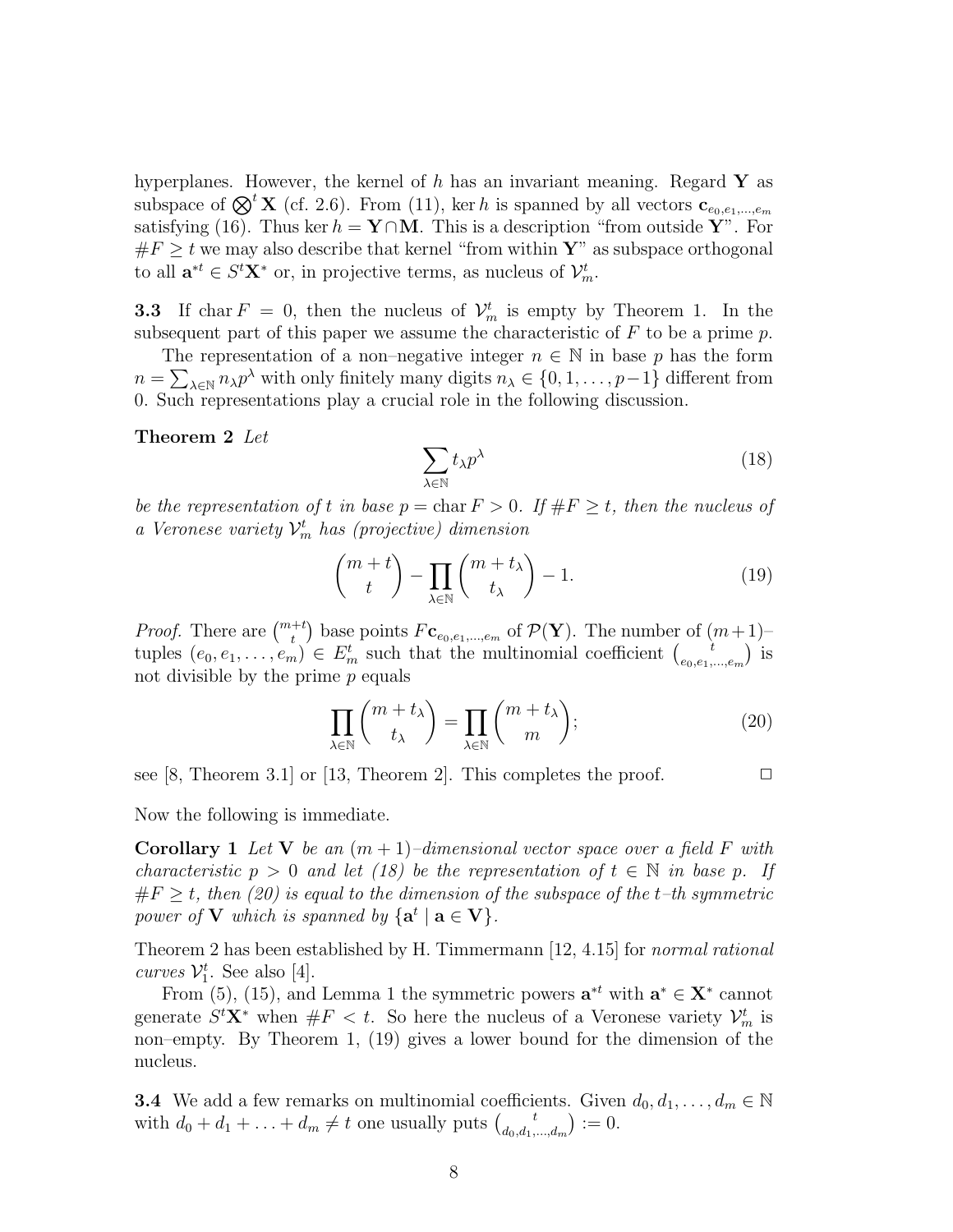Returning to the settings from above, choose  $(e_0, e_1, \ldots, e_m) \in E_m^t$  with representations  $e_i = \sum_{\lambda} e_{i,\lambda} p^{\lambda}$  in base p. Then

$$
\begin{pmatrix} t \ e_0, e_1, \dots, e_m \end{pmatrix} \equiv \prod_{\lambda \in \mathbb{N}} \begin{pmatrix} t_{\lambda} \ e_{0,\lambda}, e_{1,\lambda}, \dots, e_{m,\lambda} \end{pmatrix} \pmod{p} \tag{21}
$$

[2, 364]. For binomial coefficients this result is due to Lucas. Thus a necessary and sufficient condition for

$$
\begin{pmatrix} t \\ e_0, e_1, \dots, e_m \end{pmatrix} \not\equiv 0 \pmod{p} \tag{22}
$$

is that

$$
t_{\lambda} = e_{0,\lambda} + e_{1,\lambda} + \ldots + e_{m,\lambda} \text{ for all } \lambda \in \mathbb{N}.
$$
 (23)

This means that no "carries" are made if  $e_0 + e_1 + \ldots + e_m$  is calculated with digits in base  $p$ . Cf. [8, Lemma 2.1] or [13, Theorem 1].

**3.5** From (23) it is easy to determine all  $m, t \in \mathbb{N}$  such that (22) holds true for all  $(e_0, e_1, \ldots, e_m) \in E_m^t$ .

- 1.  $m \leq 0$  or  $t \leq 1$ : Here (22) is always true. Recall, however, that these trivial cases have been ruled out from our discussion.
- 2.  $2 \le t < p$ : Then (23) holds true, since  $t_0 = t$  and  $t_\lambda = 0$  for all  $\lambda > 0$ .
- 3.  $t \geq p$  and  $m = 1$ : Let  $J > 0$  be the highest position of a non-zero digit  $t_{\lambda}$  in (18). A binomial coefficient  $\begin{pmatrix} t \\ e_0 \end{pmatrix}$  $\binom{t}{e_0,e_1}$  =  $\binom{t}{e_0}$  $(e_0, e_1) \in E_1^t$  vanishes modulo p exactly if  $e_{0,\lambda} > t_{0,\lambda}$  for at least one  $\lambda < J$ , since  $e_0 \leq t$  implies  $e_{0,J} \leq t_J$ . So here (22) holds true for all values in  $E_1^t$  if, and only if,  $t_0 = t_1 = \ldots = t_{J-1} = p-1$ , i.e.,  $t = t_J p^J - 1$ .
- 4.  $t \ge p$  and  $m \ge 2$ : Put  $e_0 := 1$ ,  $e_1 := p 1$ ,  $e_2 := t p$ ,  $e_3 = \ldots = e_m = 0$ . Then (22) is not satisfied.

From this observation and the remarks at the end of 3.3, all Veronese varieties with empty nucleus are immediate.

**3.6** Let U be an  $(r + 1)$ -dimensional subspace of **X**. Put  $\mathcal{V}_r^t$  for the Veronese image of  $\mathcal{P}(\mathbf{U})$  and  $\mathcal{N}_r$  for its nucleus. We may assume w.l.o.g. that  $\mathbf{b}_0, \mathbf{b}_1, \ldots, \mathbf{b}_r$ form a basis of U.

If  $\#F \geq t$ , then the nucleus  $\mathcal{N}_r$  is spanned by all base points  $F_{\mathbf{c}_{e_0,e_1,...,e_m}}$ subject to (16) and  $e_r = e_{r+1} = \ldots = e_m = 0$ . So, from Lemma 1, we obtain

$$
\mathcal{N}_r = \mathcal{N} \cap \text{span}\left(\mathcal{V}_r^t\right). \tag{24}
$$

It should be noted here that in (24) the set  $\mathcal{V}_r^t$  has to be the  $\gamma$ -image of a subspace and not merely a Veronese variety contained (as a point set) in  $\mathcal{V}_m^t$ .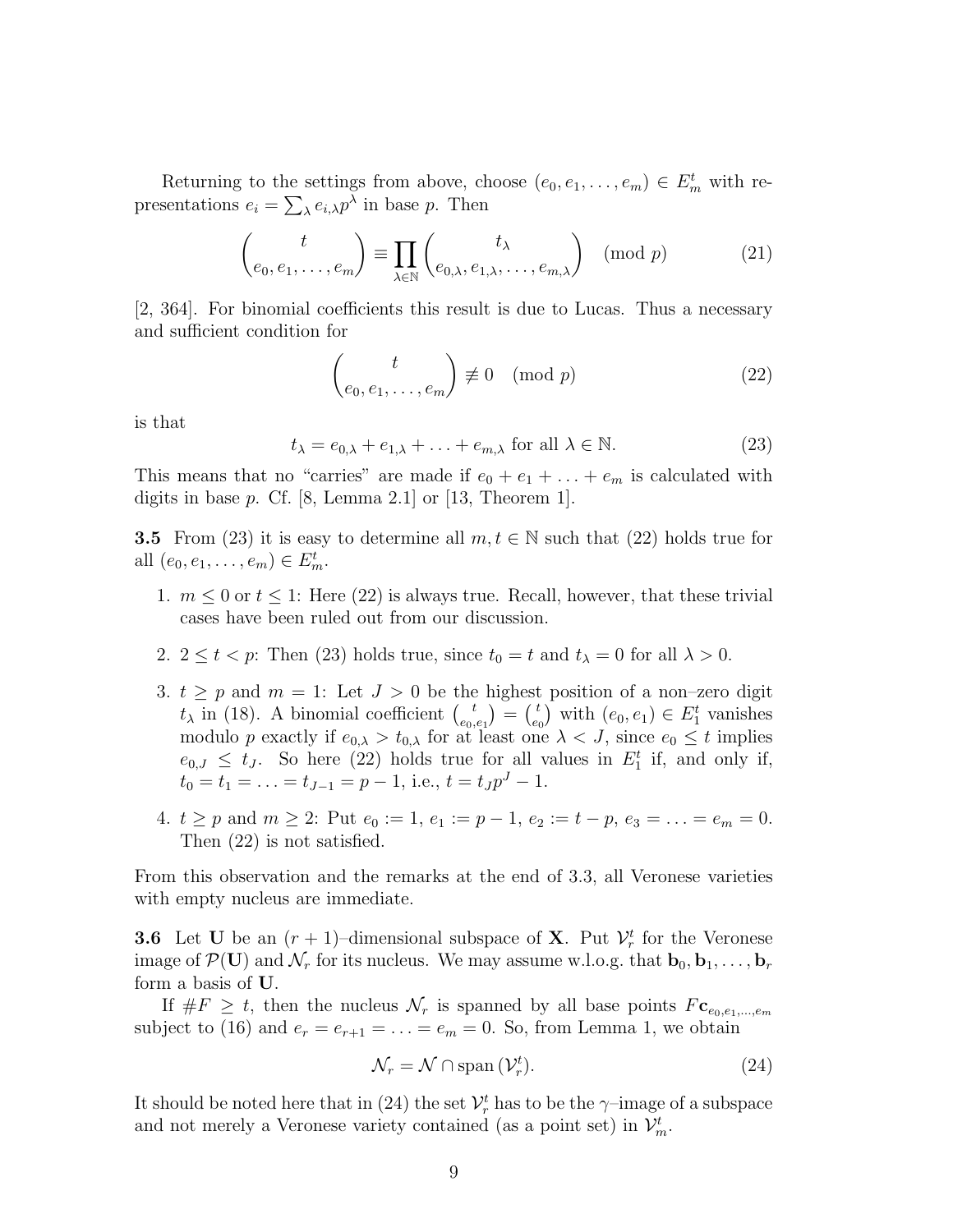Take, for example,  $F = GF(2)$ ,  $m = 2$ , and  $r = 1$ . Then  $\gamma(\mathcal{P}(\mathbf{X})) = \mathcal{V}_2^2$ is a frame of the 5-dimensional projective space  $\mathcal{P}(\mathbf{Y})$ , i.e. a set of 7 points in general position. The nucleus of this Veronese surface is the plane spanned by  $Fc_{0,1}, FC_{0,2}$ , and  $Fc_{1,2}$ . The Veronese image of a line  $\mathcal{P}(\mathbf{U}) \subset \mathcal{P}(\mathbf{X})$  is a conic contained in  $\mathcal{V}_2^2$ . The nuclei of the seven conics that arise as  $\gamma$ -images of the seven lines of  $\mathcal{P}(\mathbf{X})$  are given by (24). But any three points of  $\mathcal{V}_2^2$  form a triangle or, in other words, a conic. Now choose a triangle  $\Delta$  in  $\mathcal{V}_2^2$  which is no  $\gamma$ -image of a line. We may suppose that  $\Delta$  is the  $\gamma$ –image of  $F\mathbf{b}_0$ ,  $F\mathbf{b}_1$ , and  $F\mathbf{b}_2$ . Hence  $\Delta = \{F\mathbf{c}_{0,0}, F\mathbf{c}_{1,1}, F\mathbf{c}_{2,2}\}\$  spans a plane skew to  $\mathcal{N}$ . So if  $\Delta$  is regarded as a conic, then its nucleus does not arise according to (24).

This specific Veronese surface has another striking property: Each of the 7! permutations of  $\mathcal{V}_2^2$  extends to a unique collineation of  $\mathcal{P}(\mathbf{Y})$ , since any two ordered frames determine a unique collineation. Thus, although  $\mathcal{V}_2^2$  spans the entire space  $\mathcal{P}(\mathbf{Y})$ , there are "exceptional" automorphic collineations that do not stem from the  $7 \cdot 6 \cdot 4$  collineations of  $\mathcal{P}(\mathbf{X})$ .

**3.7** The Veronese mapping  $\gamma : \mathcal{P}(\mathbf{X}) \to \mathcal{P}(\mathbf{Y})$  has the following well known properties:

- (V1)  $\gamma$  is injective.
- (V2) Each line is mapped onto a normal rational curve  $\mathcal{V}_1^t$ .
- (V3) For each collineation  $\kappa$  of  $\mathcal{P}(\mathbf{X})$  there is a collineation  $\tilde{\kappa}$  of  $\mathcal{P}(\mathbf{Y})$  with  $(\tilde{\kappa} \circ \gamma)(P) = (\gamma \circ \kappa)(P)$  for all points  $P \in \mathcal{P}(\mathbf{X})$ .

The following example shows that  $(V1)$ ,  $(V2)$ , and  $(V3)$  are in general not sufficient to characterize Veronese mappings to within collineations.

Let  $m = 2$  and let F be an infinite field of characteristic  $p = 2$ . So  $\mathcal{V}_2^3$  is spanning the 9-dimensional projective space  $\mathcal{P}(\mathbf{Y})$ . By (19), the nucleus N of  $\mathcal{V}_2^3$  is a single point, namely  $F_{c_{1,1,1}}$ . Under  $\gamma$  the line of  $\mathcal{P}(\mathbf{X})$  joining  $F_{c_0}$  and  $F_{\mathbf{b}_1}$  goes over to a twisted cubic in the 3–space spanned by the four base points  $Fc_{e_0,e_1,0}$  with  $e_0 + e_1 = 3$ ; so that 3-space is skew to the nucleus. By (V3), these properties are shared by the  $\gamma$ –images of all lines. Denote by  $\pi$  the projection of  $\mathcal{P}(\mathbf{Y})$  with centre N onto a complementary hyperplane. Then  $\pi \circ \gamma$  satisfies (V1), (V2), and (V3). From Lemma 1, no Veronese variety  $\mathcal{V}_2^s$  over F is spanning an 8–dimensional projective space.

Due to the results in 3.5, similar examples are easily found over infinite fields of any non–zero characteristic p. It is enough to let  $m \geq 2$  and  $t = t_J p^J - 1$  with  $1 \le t_j < p$  and  $J \ge 2$ . Then the Veronese mapping takes the lines of  $\mathcal{P}(\mathbf{X})$  onto normal rational curves with empty nuclei, whereas the entire projective space  $P(X)$  is mapped onto a Veronese variety with a non–empty nucleus.